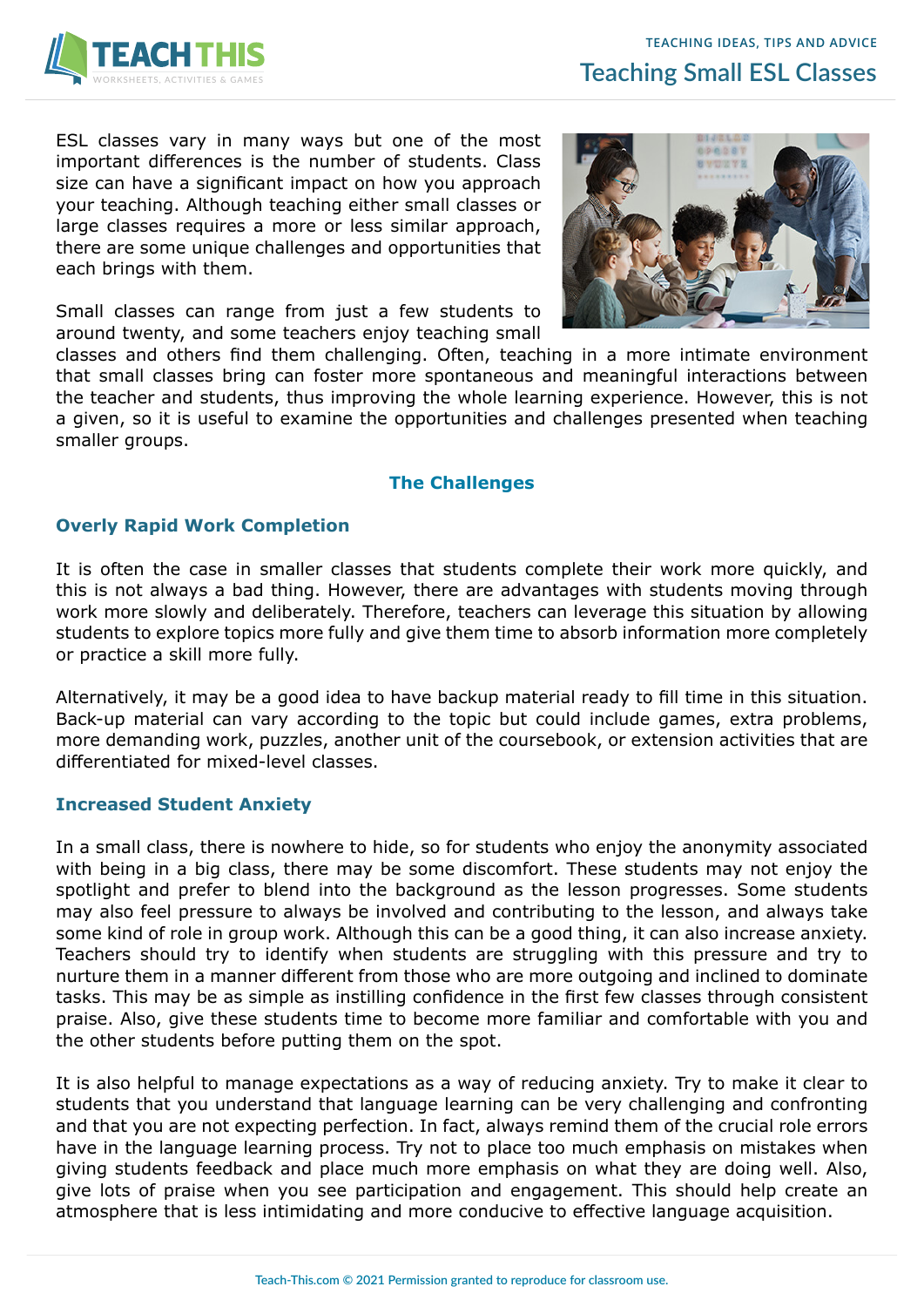

## **Attendance Issues and Fewer Activity Options**

Having one or two students absent in a larger class does not present a problem, but this may not be the case in a small class. In a class of 10, two missing students could make certain activities a challenge and may require the teacher to make unplanned changes to the lesson.

Some class activities require a minimum number of participants. A small class size can present a problem for activities such as small group projects because there are fewer students to divide into groups, limiting students' options. Other options, such as large-scale games, may be either difficult or less enjoyable in a small group because either there are too few pupils to allow for gameplay or too few teams to make a game competitive.

As a teacher of a small group, you need to have a backup plan for pair or group work in these situations. For instance, if a game has been planned where students compete in groups, consider whether it would work just as well if students competed in pairs or individually. Additionally, if an activity or game is not essential to achieving the main learning aim, it may present an opportunity to delve deeper into a particular topic or skill or even free up some class time to allow students to do preparation work for assessments such as group presentations or other coursework. Students may appreciate this because when they are working individually at home the teacher is not readily on hand to offer advice or assistance when it is most useful.

### **Lack of Diversity**

A smaller class can be less representative of the diversity in the wider community. While this is not a critical disadvantage, it can impact the overall atmosphere and dynamics of the class. Students can miss out on the benefit of being members of a diverse class which can bring the opportunity to hear viewpoints that are different from their own and have the opportunity to engage with these new ideas. With this in mind, just as in a large class, it is important to not allow one or two students to dominate discussions or whole class activities. Make sure that all students are encouraged to find their voice and contribute without fear of interruption or ridicule.

### **Opportunities**

### **More Individual Attention**

Students benefit from small classes as they have more one-on-one time with the teacher as the teacher is less occupied with such things as managing behaviour, organising interactions, and managing time. This makes it easier for teachers to meet individual student needs. This advantage is perhaps best exemplified when it comes to providing feedback.

Because there are fewer students to manage in a small class, feedback can be provided in a more individualized way. This is due, in many instances, to the simple practicality of time. In a 90-minute feedback session, the teacher can give more detailed and nuanced individual feedback to a group of 16 compared to a group of 25.

Offering more personalized feedback gives the student a clearer understanding of which aspects of the language they need to pay more attention to. Additionally, detailed, and useful feedback can help students in setting more targeted and effective learning goals.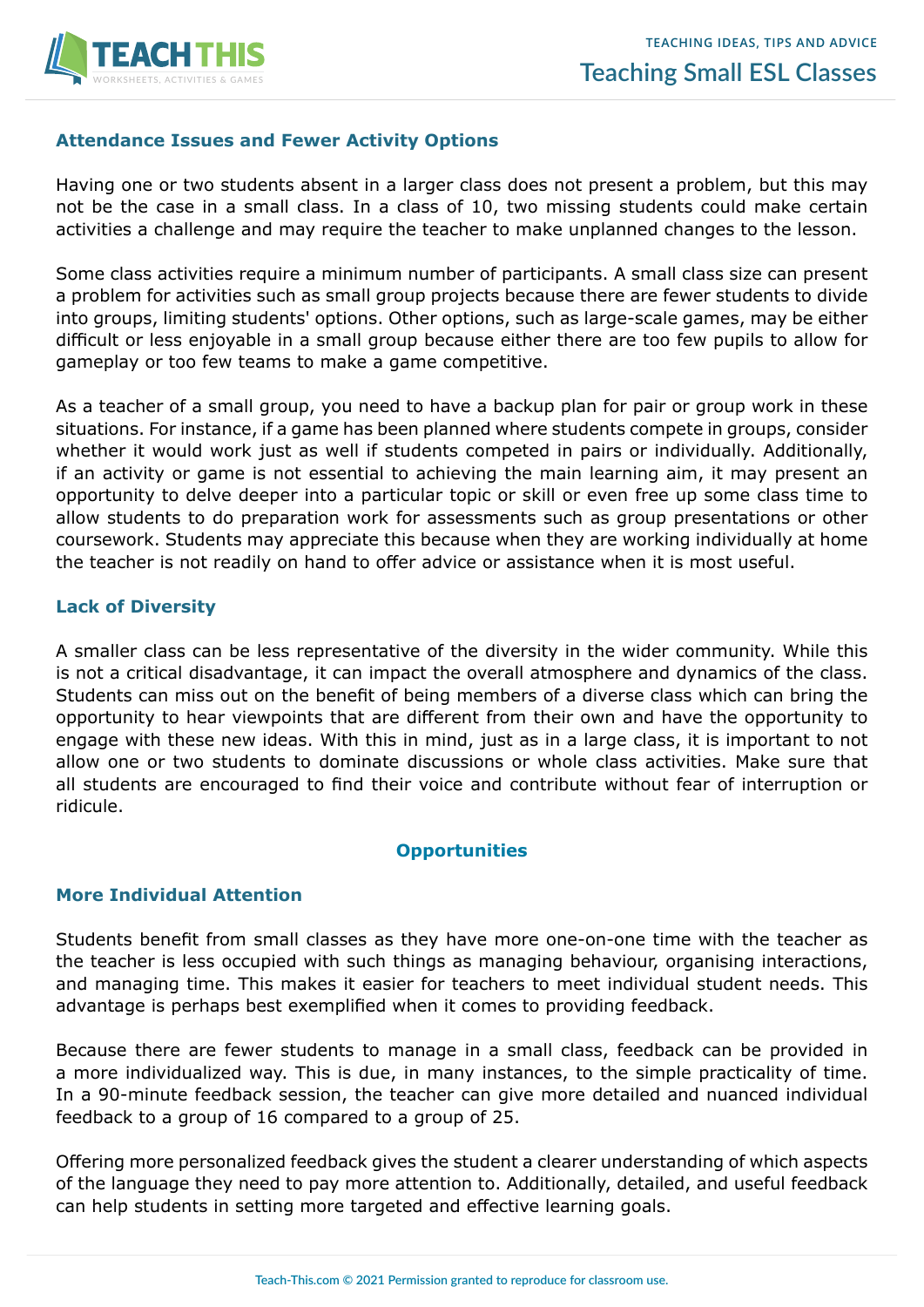

Smaller classes also allow teachers to observe individual students in more detail and thus become more aware of their particular strengths and weaknesses as well as their learning preferences. This is useful information that helps teachers plan and prepare lessons that are more tailored to the needs of the group. For instance, students learn in different ways, so the teacher can take time to present teaching material in different ways that are appropriate for students. That is much more difficult to do with a large class. In small classes, teachers have more time to account for differentiation within the class. As the teacher can become very familiar with each student, it is easier to set individual learning goals and to monitor progress, and still cover everything in the syllabus.

#### **More Student-centred**

Small classes are generally more communicative than large groups, mostly because they are more conducive to student-centred teaching. This style of teaching should create an atmosphere in which students have more opportunities to engage more fully and meaningfully with the content and more opportunity for productive practice of the language through speaking and writing.

One of the great advantages of a small class is that it promotes more learner autonomy. Learner autonomy simply means your students' ability to learn independently and to take the initiative to develop an understanding on their own. The idea is to make them less dependent on the teacher, for either motivation or quick answers. When students play a central role in their learning, it becomes more meaningful and fosters a greater level of engagement in the learning process. To facilitate learner autonomy, the teacher should act as a guide or mentor to help students navigate through the learning process. This facilitator role is more difficult to realise in a larger class.

An effective way of promoting greater learner autonomy is through project-based learning. Project-based learning involves students actively engaging in more meaningful and authentic projects.

A project can last anywhere from a week or up to a semester and could have students solving a real-world problem or answering a complex question. In a language class, an example of a project could involve groups of students creating a concept for their own restaurant which includes a menu, pricing, advertising, and a theme. This may be an effective way for students to learn and apply language in a Business English course. Once the project has been completed, students can present their findings to the class.

Apart from helping to develop deeper content knowledge, projects help students practice critical thinking, collaboration, creativity, and communication. This helps increase student engagement and improve learning outcomes.

### **More Flexibility**

Often, a smaller class size means having more space. This makes it easier to move students around and make use of locations within the room to become associated with particular activities, making it easier to set up group and pair work. For example, a corner of the class could become associated with learning through role-play, discussion, or a graded reader book club.

Small classes allow the teacher to ask more challenging questions or set more challenging tasks simply because there may be more time to do so. These tasks can be achieved through making use of pair and group work and engaging the class in sustained discussion. This also means there is less dependence on the coursebook and gives the teacher the ability to employ more creativity in their teaching.